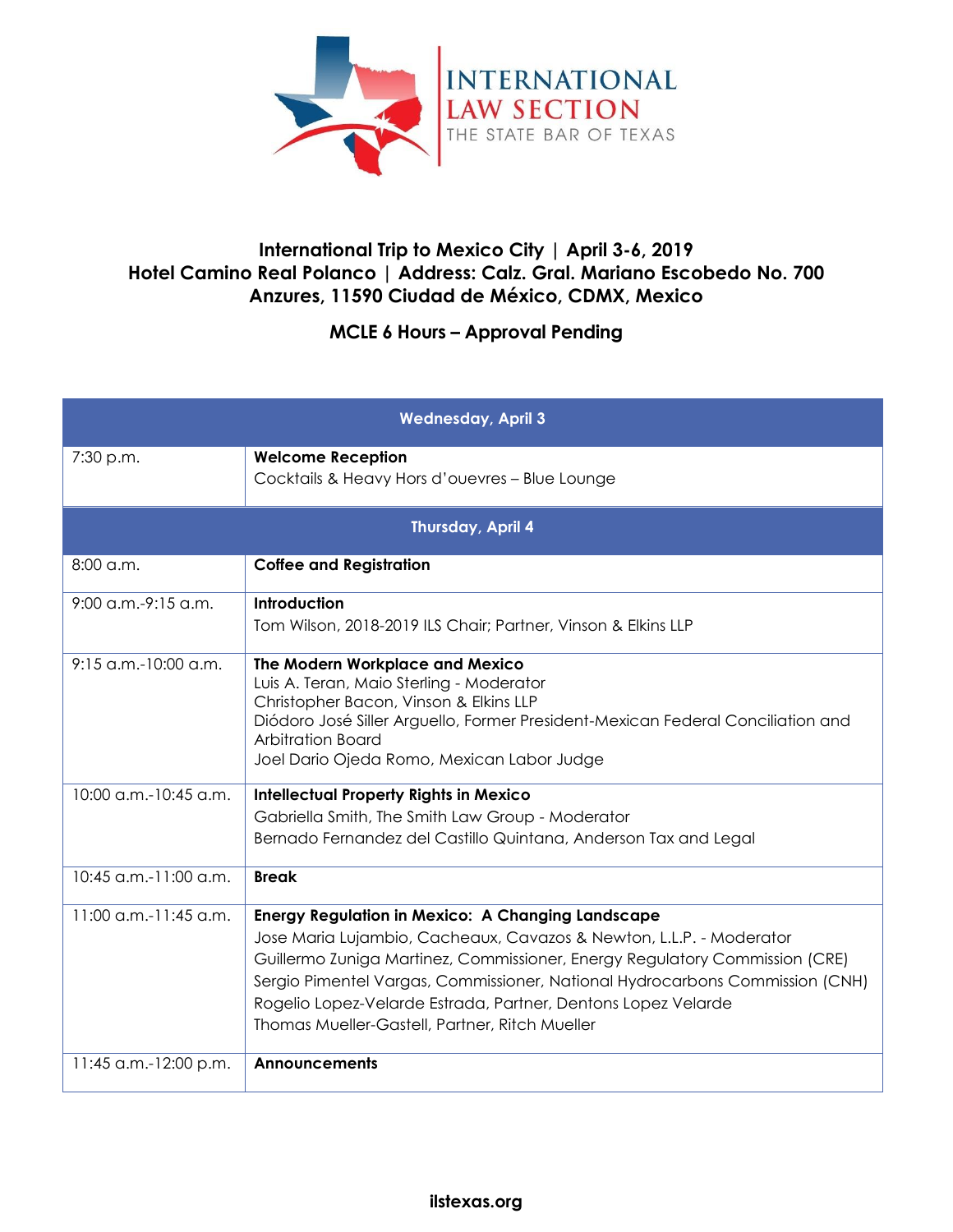

|                        | Tom Wilson, 2018-2019 ILS Chair; Partner, Vinson & Elkins LLP                                                                                                                                                                                                                                                                                   |  |
|------------------------|-------------------------------------------------------------------------------------------------------------------------------------------------------------------------------------------------------------------------------------------------------------------------------------------------------------------------------------------------|--|
|                        | Luis Arandia, Member, Givens & Johnston                                                                                                                                                                                                                                                                                                         |  |
| 2:30 p.m.-6:00 p.m.    | <b>Walking Tour from Hotel</b><br>Visiting main landmarks like the Cathedral, the Main Square, Orozco San Ildefonso<br>Murals, walking along Madero Street, Azulejos Palace, Post Office and Fine Arts<br>Palace.                                                                                                                               |  |
| 7:00 p.m.              | <b>Dinner</b><br>Pick up for dinner at San Angel Inn                                                                                                                                                                                                                                                                                            |  |
| Friday, April 5        |                                                                                                                                                                                                                                                                                                                                                 |  |
| 8:00 a.m.              | Coffee                                                                                                                                                                                                                                                                                                                                          |  |
| 9:00 a.m.-9:15 a.m.    | <b>Announcements</b><br>Tom Wilson, 2018-2019 ILS Chair; Partner, Vinson & Elkins LLP                                                                                                                                                                                                                                                           |  |
| $9:15$ a.m.-10:00 a.m. | U.S.-Mexico Tax Planning Considerations Under the New U.S. Tax Regime<br>Eugenio Grageda, Holland & Knight-Mexico - Moderator<br>Juan Carlos Roa Jacobo, Tribunal Federal de Justicia Administrativa<br>Mario Barrera, Thompson & Knight<br>Christopher H. Hanna, University Distinguished Teaching Professor, Southern<br>Methodist University |  |
| 10:00 a.m.-10:45 a.m.  | At the Crossroads: The Future of Fracking in Mexico<br>Anna Mikulska, Ph.D., Non Resident Fellow, Center for Energy Studies, Baker<br>Institute for Public Policy, Rice University                                                                                                                                                              |  |
| 10:45 a.m.-11:00 a.m.  | <b>Break</b>                                                                                                                                                                                                                                                                                                                                    |  |
| 11:00 a.m.-11:45 a.m.  | The Rule of Law and Risk in Business and Legal Matters in Mexico<br>Alfonso Lopez de la Osa Escribano, Director of Center of U.S. and Mexican Law,<br>University of Houston Law Center                                                                                                                                                          |  |
| 11:45 a.m.-12:00 p.m.  | <b>Final Announcements and Comments</b><br>Tom Wilson, 2018-2019 ILS Chair; Partner, Vinson & Elkins LLP<br>Luis Arandia, Member, Givens & Johnston                                                                                                                                                                                             |  |
| 2:30 p.m.-6:00 p.m.    | Tour<br>Pickup for tour to Modern Art Museum visiting the permanent exhibition, with<br>works from Frida, María Izquierdo, Zarraga, Rodriguez Lozano, etc.<br>Anthropological Museum visiting the Mayan and Aztec rooms.                                                                                                                        |  |